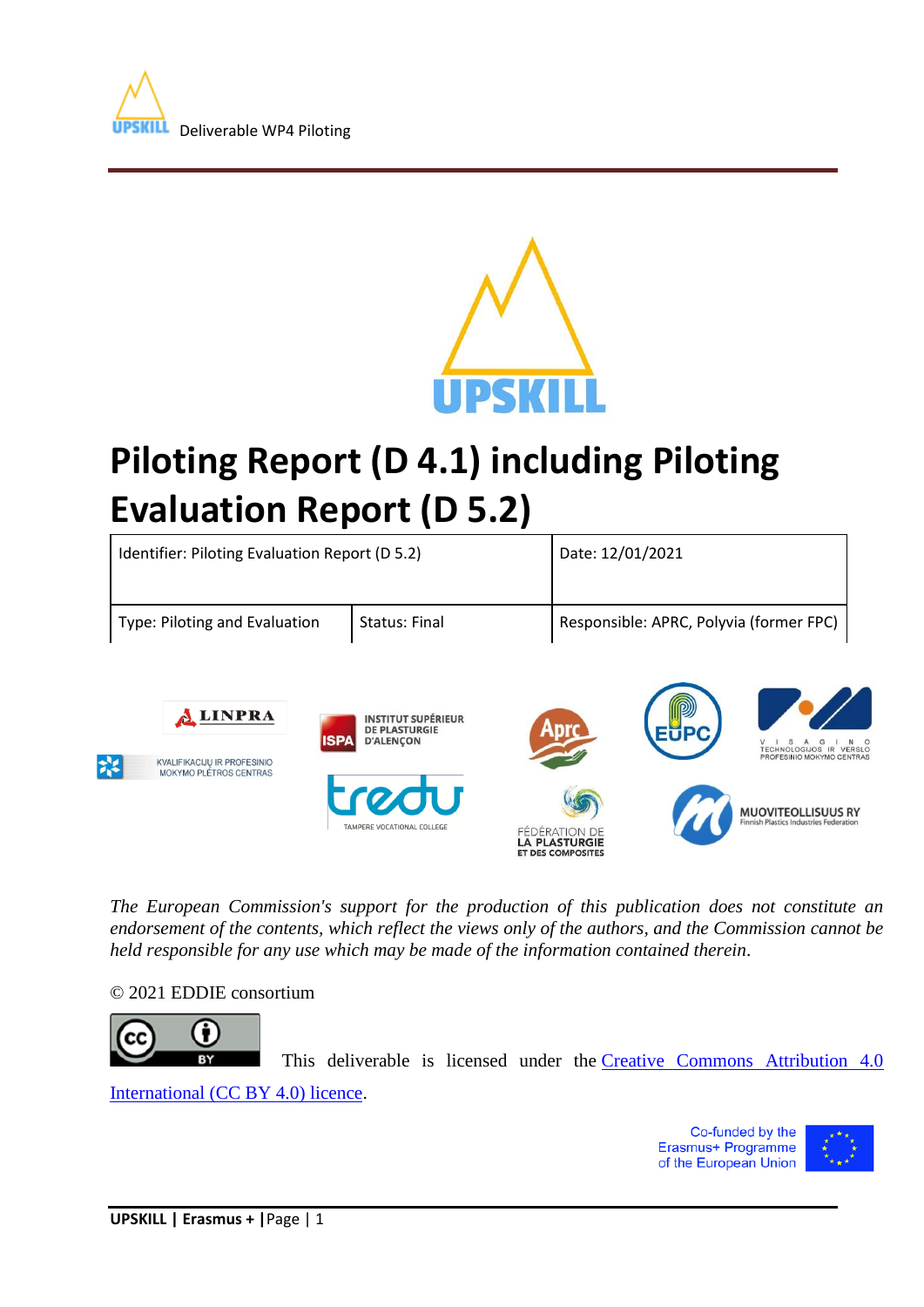

# **VERSION RECORD**

| <b>Version</b> | <b>Date</b> | <b>Author</b> | <b>Description of changes</b>                                           |  |  |
|----------------|-------------|---------------|-------------------------------------------------------------------------|--|--|
| V <sub>1</sub> | 12/01/2021  | APRC, Polyvia | Document creation                                                       |  |  |
| V <sub>2</sub> | 12/01/2021  | APRC, Polyvia | Document sent to the partners. There<br>were no comments from partners. |  |  |
| V3             | 15/01/2021  | APRC, Polyvia | Document was presented at the SC                                        |  |  |
| V4             | 15/01/2021  | APRC, Polyvia | Document approved by SC                                                 |  |  |

# **APPROVALS**

| Author/s                 | <b>Reviewers</b>                               |  |  |  |
|--------------------------|------------------------------------------------|--|--|--|
| APRC - Živilė Šatienė    |                                                |  |  |  |
| Polyvia - Aurélie Bruder |                                                |  |  |  |
|                          | LINPRA - Gražina Žardalevičienė                |  |  |  |
|                          | APRC - Živilė Šatienė                          |  |  |  |
|                          | VPM - Gintautas Dervinis                       |  |  |  |
|                          | EuPC - Marjan Ranogajec                        |  |  |  |
|                          | Polyvia - Aurélie Bruder                       |  |  |  |
|                          | Polyvia - Marc Manguin                         |  |  |  |
|                          | TREDU - Sirkka-Helena Ilveskoski, Ritva Haveri |  |  |  |
|                          | FIPIF - Pirjo Pietikäinen                      |  |  |  |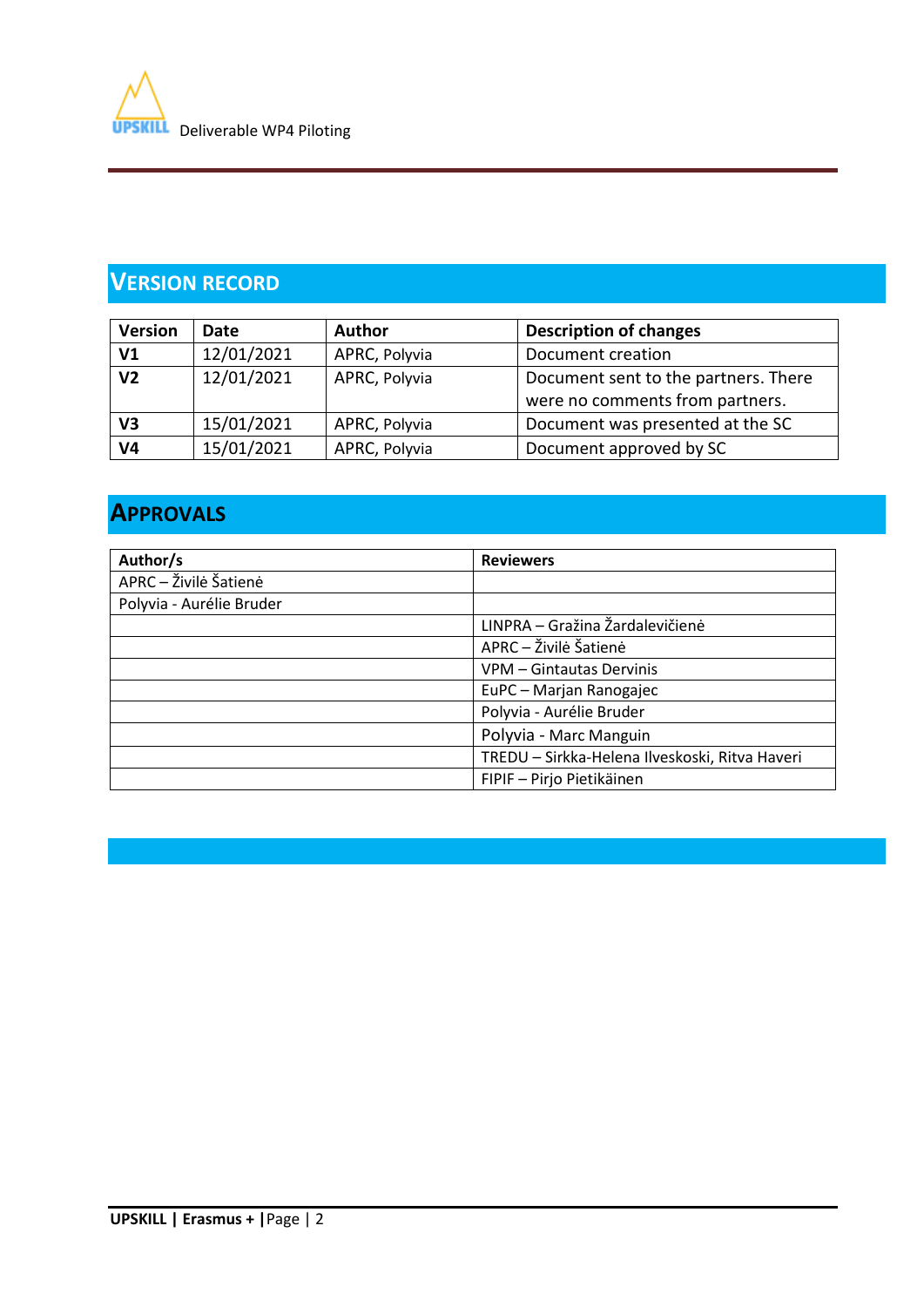## **INTRODUCTION**

The ability of the European plastics industry to remain competitive and to innovate depends on their ability to recruit talented, qualified people. Taken together with economic and demographic trends, as well as a current skills gap, sourcing the right competence has become a pressing challenge for many companies in the plastics industry. The project proposal addresses the skills mismatch in the sector, referring to the two-fold problem the companies face: digital skills shortages of the plastics machine operators, and the overall lack of highly competent and motivated work force.

The Erasmus+ project " Actions Upward: The Skills for the Digital Future of Plastics Factories)" is a multinational forward-looking collaboration for the enhancement and creating of plastics machine conductors vocational training as well and continued education.

The aim of the project is to respond to the plastics sector-specific labour market needs by designing, piloting and implementing an innovative vocational training programme for plastics machine conductors with specific emphasis on digital and green skills, and entrepreneurial competencies.

Project goaul and activities: Qualifications & Curricula Research, EQF-based model VET curriculum, comprehensive training material for students and teachers, no less than 50 learners and 20 trainers trained, and Final Conference in Brussels. The project deliverables produced in English and 3 national languages. The project enhance the quality of vocational training, improve competence of VET teachers and plastics machine conductors and make VET curriculum more relevant to the labour market.

Piloting activities goal is to pilot the outcomes developed in WP2 and WP3.

The pilot activity took place in two phases. The first took place in February 2020 in VET providers in Lithuania, the second stage in September - December 2020 in VET providers in Lithuania, France and Finland.

## **FRAMEWORK, ORGANIZATION AND IMPLEMENTATION**

Prior to the piloting phase the WP4 Lead partner APRC, prepared the project partners Piloting instruction, providing in it basic information on the objectives and steps of the piloting activity. WP4 Lead partner prepared the main templates and forms of piloting activity documents (certificate template, list of participants, report, training plan, test questions) and presented them to the project partners.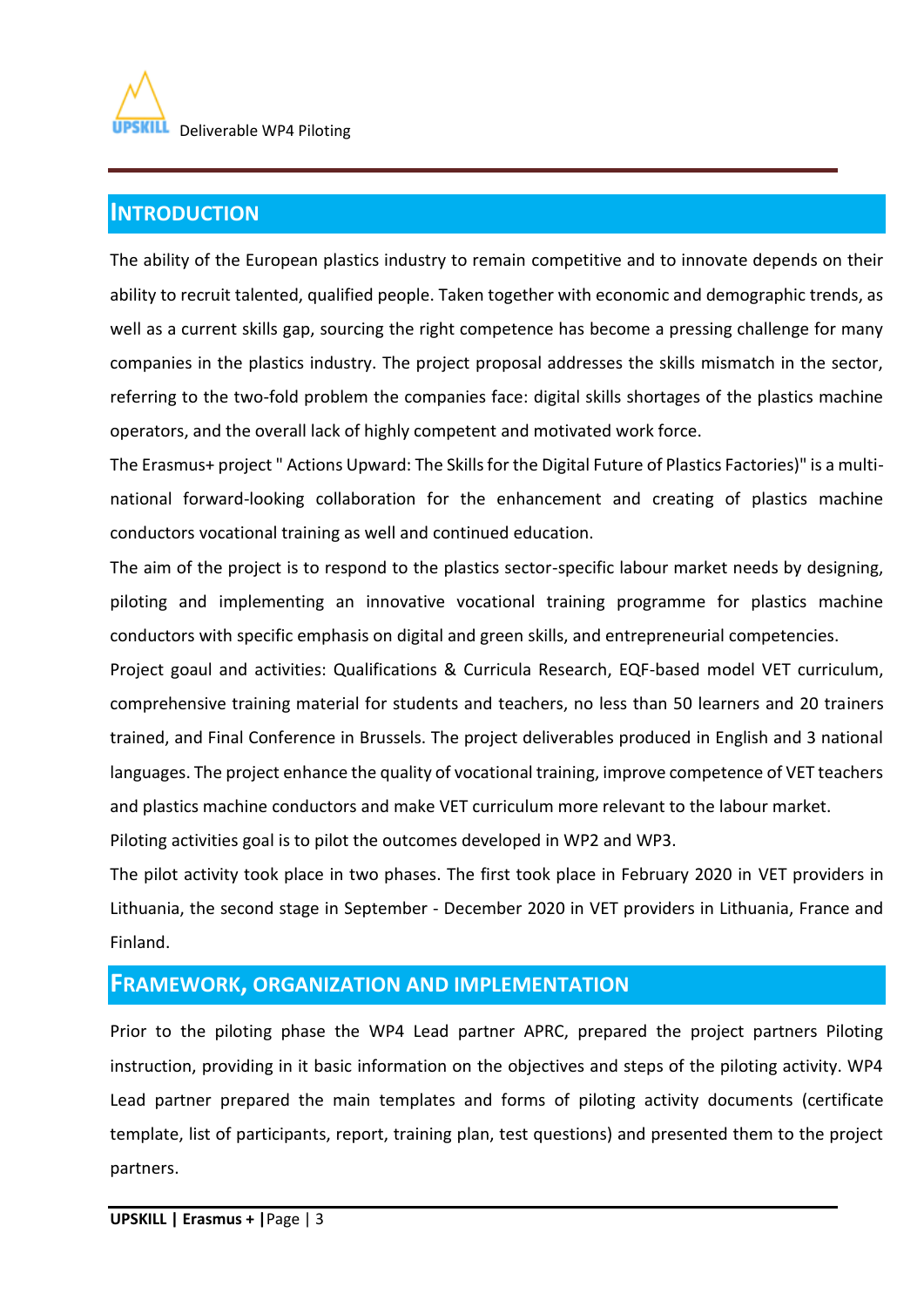

## **THE TARGET GROUPS**

The target groups consisted of different participants in different partner's countries representing vocational school teacher's in-company trainers from plastic area and students/ learners from VET institutions, employees at plastic converting companies.

Project structure of piloting groups: target group:

• Teachers: (i) trainers/instructors from VET institutions and (ii) in-company trainers.

• Students: (i) learners from VET institutions, (ii) employees at plastic converting companies, (iii) unemployed, adults seeking requalification, people from the Labour Exchange.

Project task, to select no less than 20 trainers and 50 learners in all participating countries. No less than 70 qualification certificates issued.

Number and distribution of participants, who participated in piloting.

|                          | Tredu | Ispa | VPM | <b>APRC</b> | <b>Total</b> | <b>Project task</b> |
|--------------------------|-------|------|-----|-------------|--------------|---------------------|
| <b>Teachers/Trainers</b> |       |      |     | 10          | 32           | 20                  |
| <b>Students/Learners</b> | 53    | 68   | 14  | 15          | 150          | 50                  |

#### **Successfully finished the training and got certificates**

# **THE METHODS OF GETTING FEEDBACK**

For getting feedback different methods were used:

- Piloting questionnaire for trainers and trainees.
- Feedback collected through group discussions.

During the teaching, different teaching methods were used, the purpose of which is to help the student to actively learn, control, structure, develop, and deepen the understanding about plastics machine conductor's job. Learning encouraged students to work together so that they could take responsibility for their own and others' learning, learning with each other's help, deepening understanding by retelling the information or ideas in their own words, discussing and using the information provided in the links. Tables and graphic images, of which there are many in the student's and teachers books, helped the students to structure the learning material. Surveys were conducted to evaluate the training material as objectively as possible.

The response of the teacher and learners (feedback) was understood not as a hasty confirmation of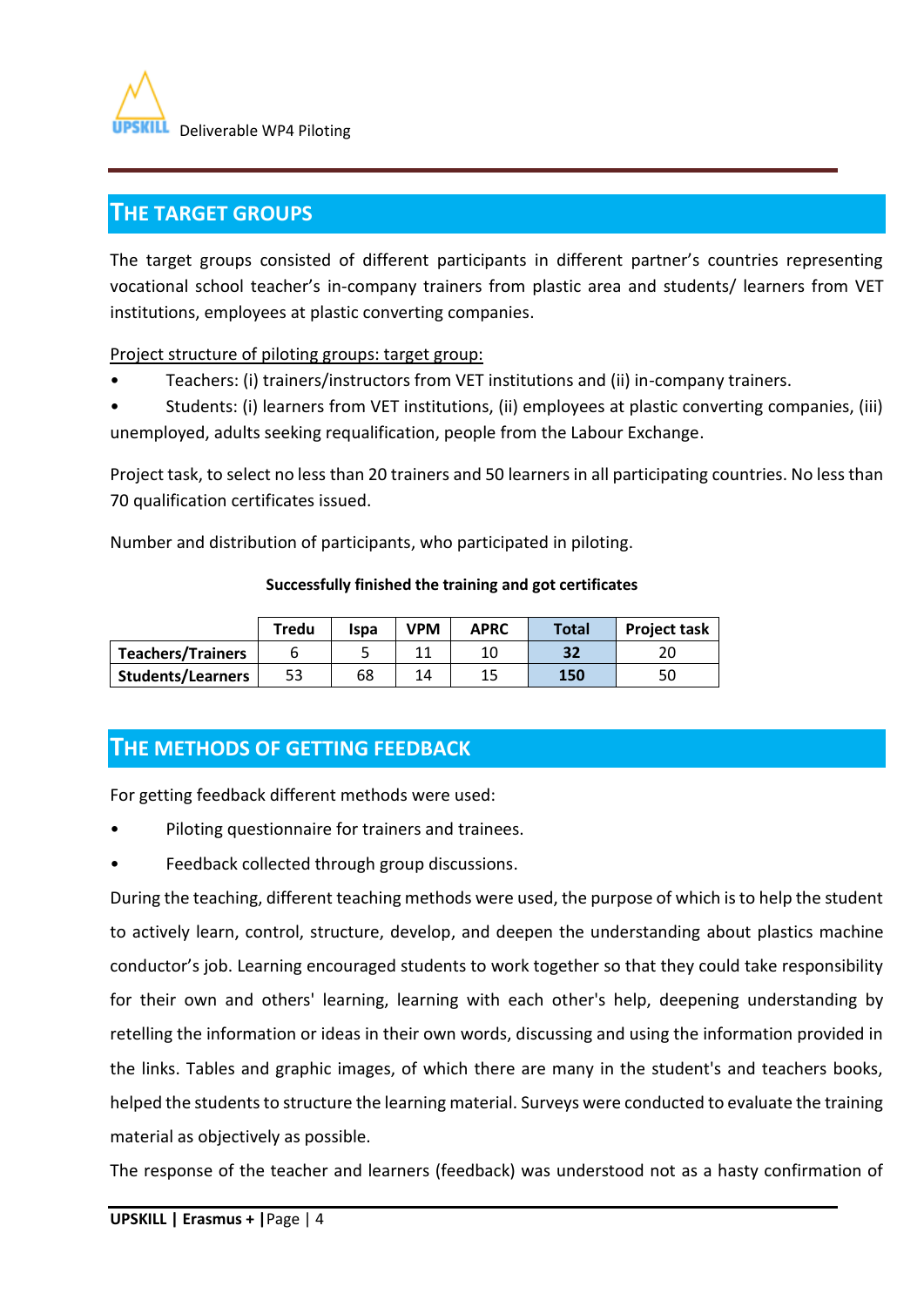

"right" / "wrong", but as a purposeful questioning, inviting to rethink, clarify, explain in more detail the concepts, processes, decisions made, conclusions made.

The feedback was relevant to each partner, so for generalization we can draw conclusions from the position of eachpartner, but not in general. At the same time, it should be mentioned that one of the goals was to adapt the WP2 and WP3 for each partner according to their needs.

Also, during the piloting, the Partners used the training material developed during the project to test the possibility of using it to train plastics machine conductors and teachers. The training tools developed in the project (VET programme, student and teacher books) can be used as a main training tool for training plastics machine conductors, and can also be combined with existing training tools. During the piloting process of the partners, the use of the training tools developed during the project and other available tools did not result in negative evaluations due to their incompatibility, and a great opportunity was found to combine and apply them in the training process.

## **THEORETICAL, PRACTICAL TRAINING PART**

All training material for students and teachers was piloted (all Units). There was used theoretical, practical and self- study learning model.

For theoretical training was selected in the main fields of material created in the project:

- VET programme;
- Student and teacher books;

During the practical training the participants were working by plastics machines and the work was organized providing individual and group approach as the participant's level of knowledge and skills was rather different.

The training of the practical part of the piloting activity took place in companies or/and practical training bases where the presentation of the project material was very useful.

It is disappointing, that due to the global pandemia students in classrooms got very little practical view. Part of the piloting activities was online in learning platforms due to the global pandemic situation. Training material for pilot participation was available:

- On the virtual platform (MOODLE).
- The teacher showed the units on a screen with a video projector and used the unit in a paper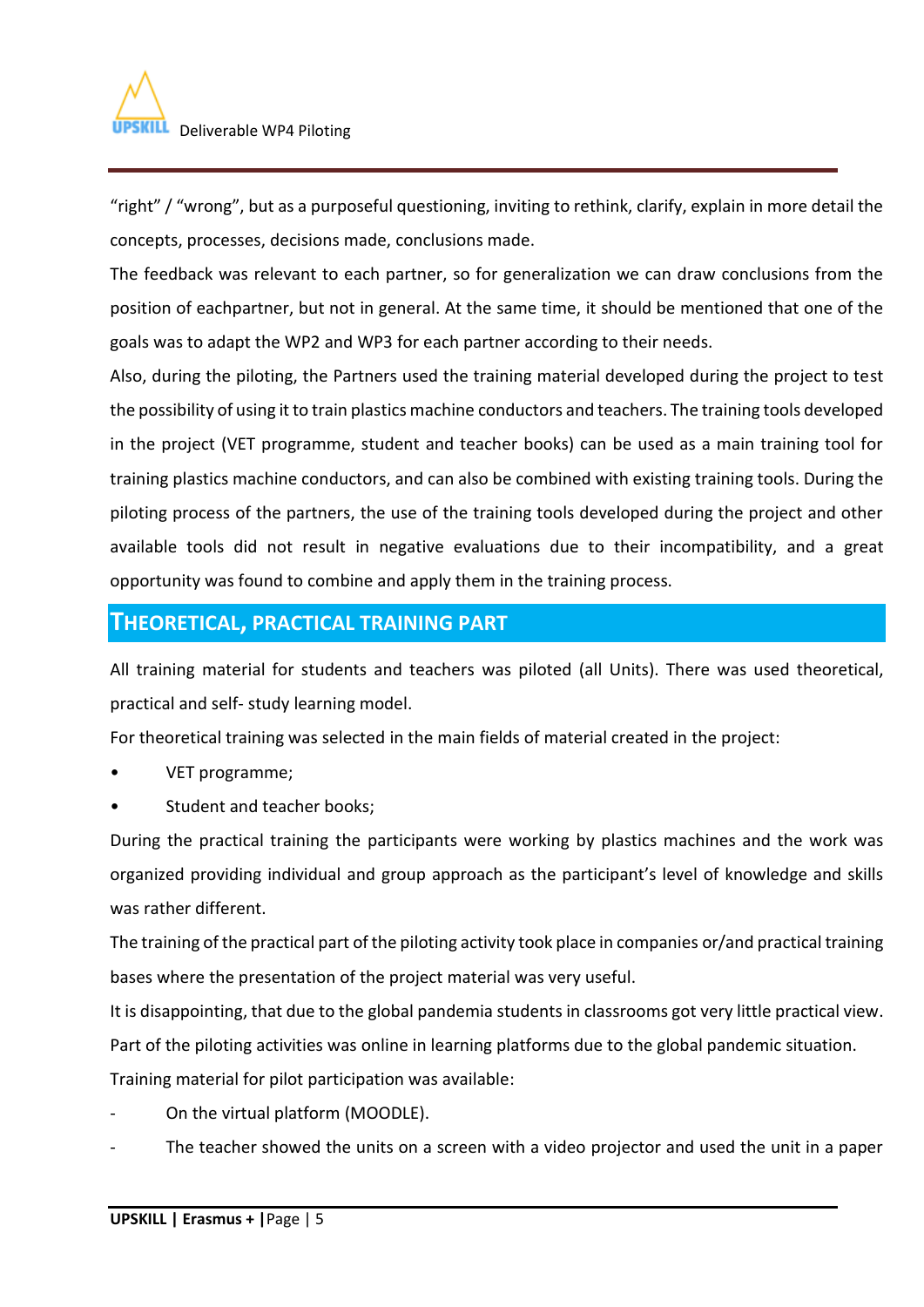

format for himslef only.

- The studentd had access to the contents of the units with their personal tablets.
- Paper copies.

# **QUALIFICATION CERTIFICATE**

Knowledge evaluation tests were developed for each Unit. After the piloting of a unit, the student had to do the knowledge evaluation (test). Students, who received a score at least equal to 50 % at the evaluation, received certificates of achievement.

182 participants (32 trainers and 150 students) received qualification certificates - they successful finished piloting work package.

The distribution of successful pilot participants among the project partners is shown in the diagrams below.

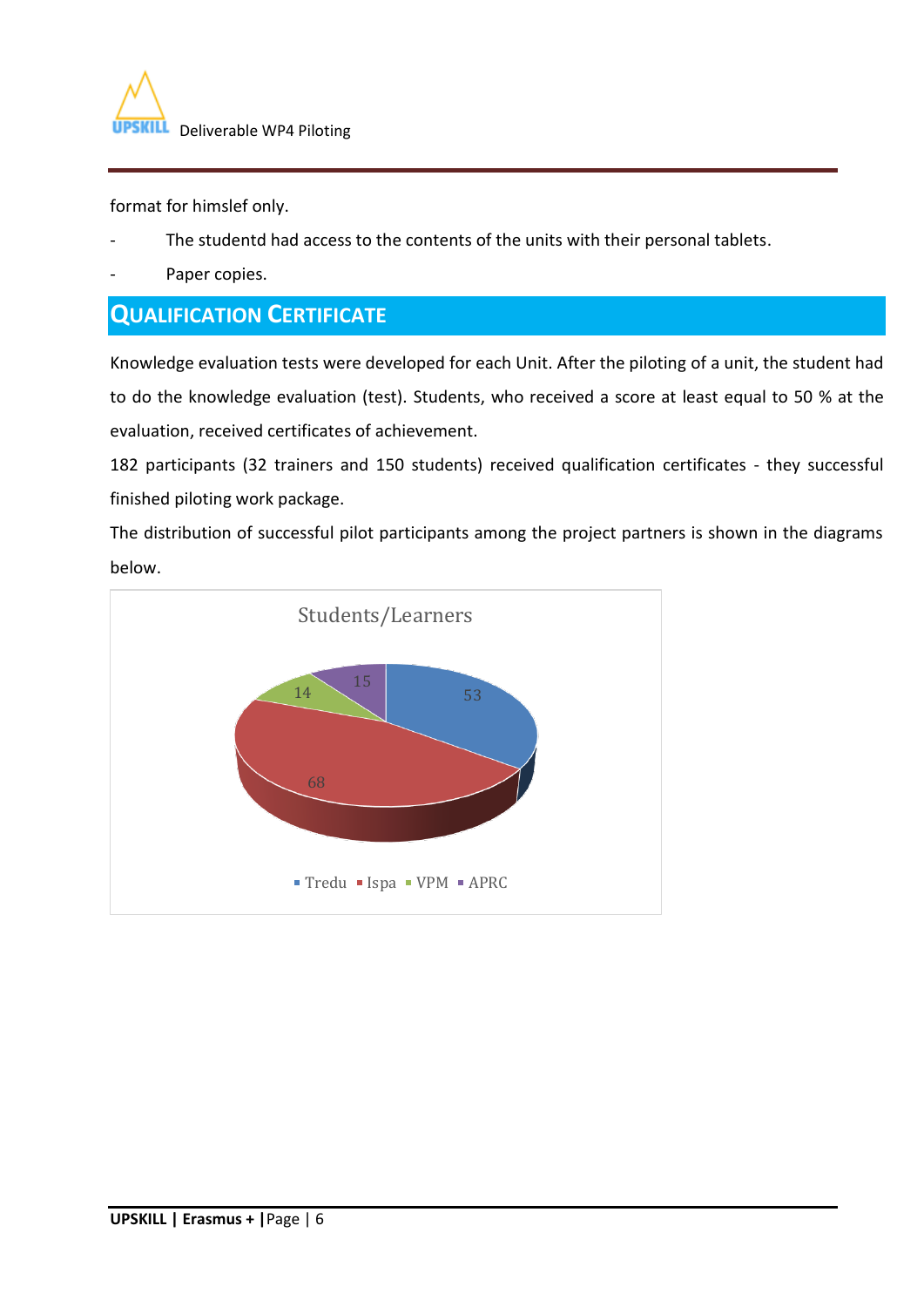



# **PARTICIPANTS FFEDBACK**

The objective of the deliverable was to collect feedback - information from the participants in order to improve the quality of teaching and educational material created by the partners involved in the Upskill project.

The questionnaires made it possible to evaluate one, several or all of the units and the corresponding teaching materials.

89 responses were received. Almost 90% of the responses concerned the evaluation of one or more units of the project. The average satisfaction rate or better for training units is 86%.

The questionnaire was built on the basis of a Likert scale. Respondents had the choice between 4 possibilities:

- Strongly agree;
- Agree;
- Disagree;
- Strongly disagree

The questionnaire was applied to the two components of the project, namely the training units as well as the training materials.

The questionnaire was a questionnaire only digitized and posted on the internet platform surveymonkey.com

The questionnaire was opened from September 1 to December 21, 2020.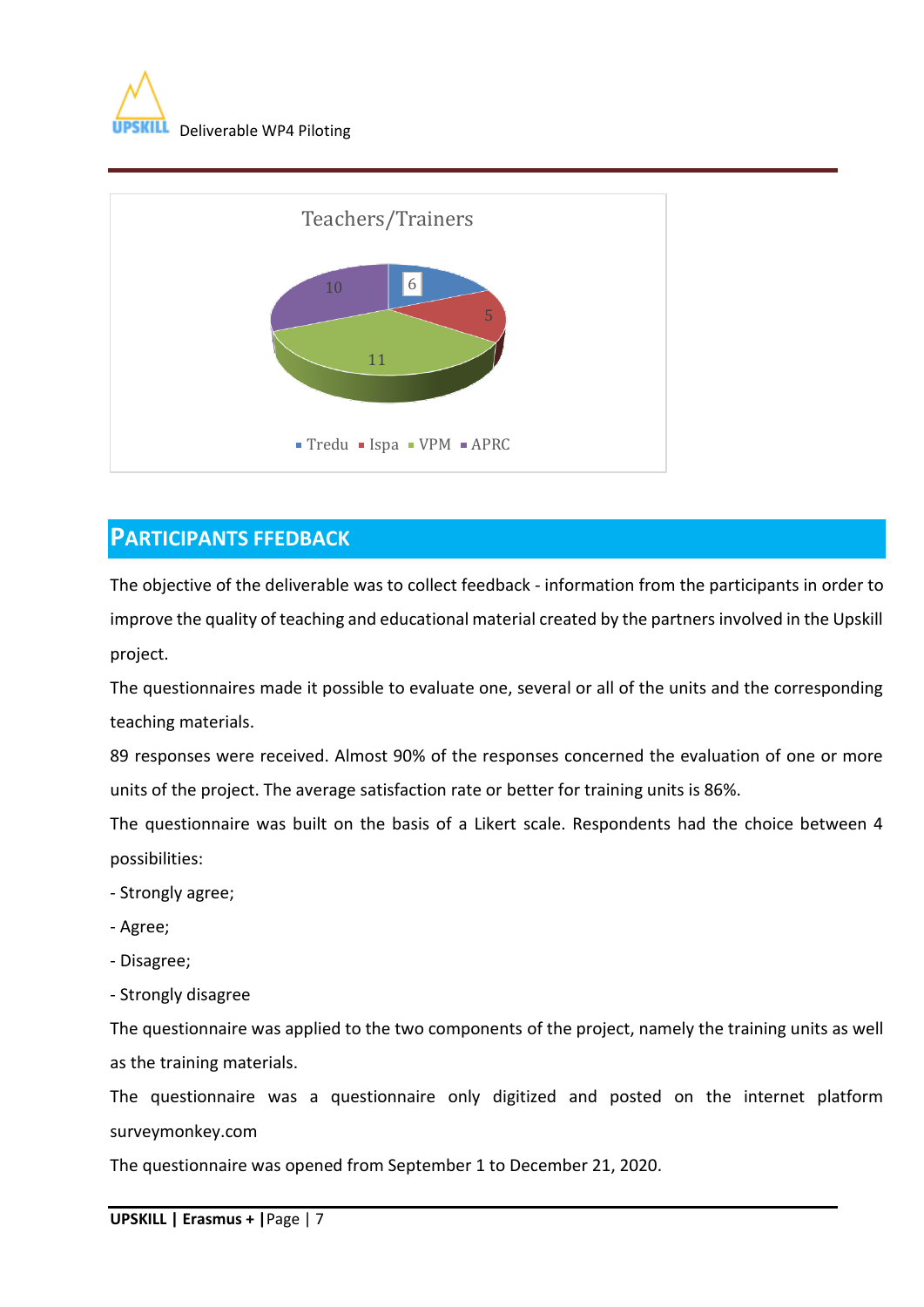

As we can see from the survey, the majority of the participants were completely satisfied with the piloting: theoretical and practical training parts, acknowledging that the training was detailed, informative and useful.

General summary of the pilot material:

We may easily integrate materials for our use and these materials could be also used as a part in induvidual/optional learning materials and when needed modificated for local facilities also for the industry use.

The participants stressed that there are various ways how the material can be used in their situation on individual level for trainers and learners for self-development to upgrade their own knowledge.

As a big benefit the participants mentioned the structure of the material- it is divided into Unit that can be easily found and used in the classroom in various themes and subjects.

For teachers and students, it is a good material to prepare for classes, especially in Lithuania, because there is not much material on the themes that are connected with plastics machine conductor speciality

The material is suitable for people with different level of prior knowledge.

The participants pointed out the logical organization of the contents.

Very important that there are visual materials both in the book that help to grasp the knowledge in a much easier way.

The piloting participants pointed out the importance of basic competencies (Lean manufacturing, teamwork, Green skills e.c.t) in training process, which are essential in educating a skilled future worker.

## **THE SUMMARY OF PILOTING TARGET GROUPS**

1. There are layout problems in the student and teacher books. Graphic images should be arranged, the format should be harmonized. To give a professional, seamless structure of the books and obtain a uniform structure of the units.

2. In a student's book - to unify addressing in the book user, because the reader is addressed differently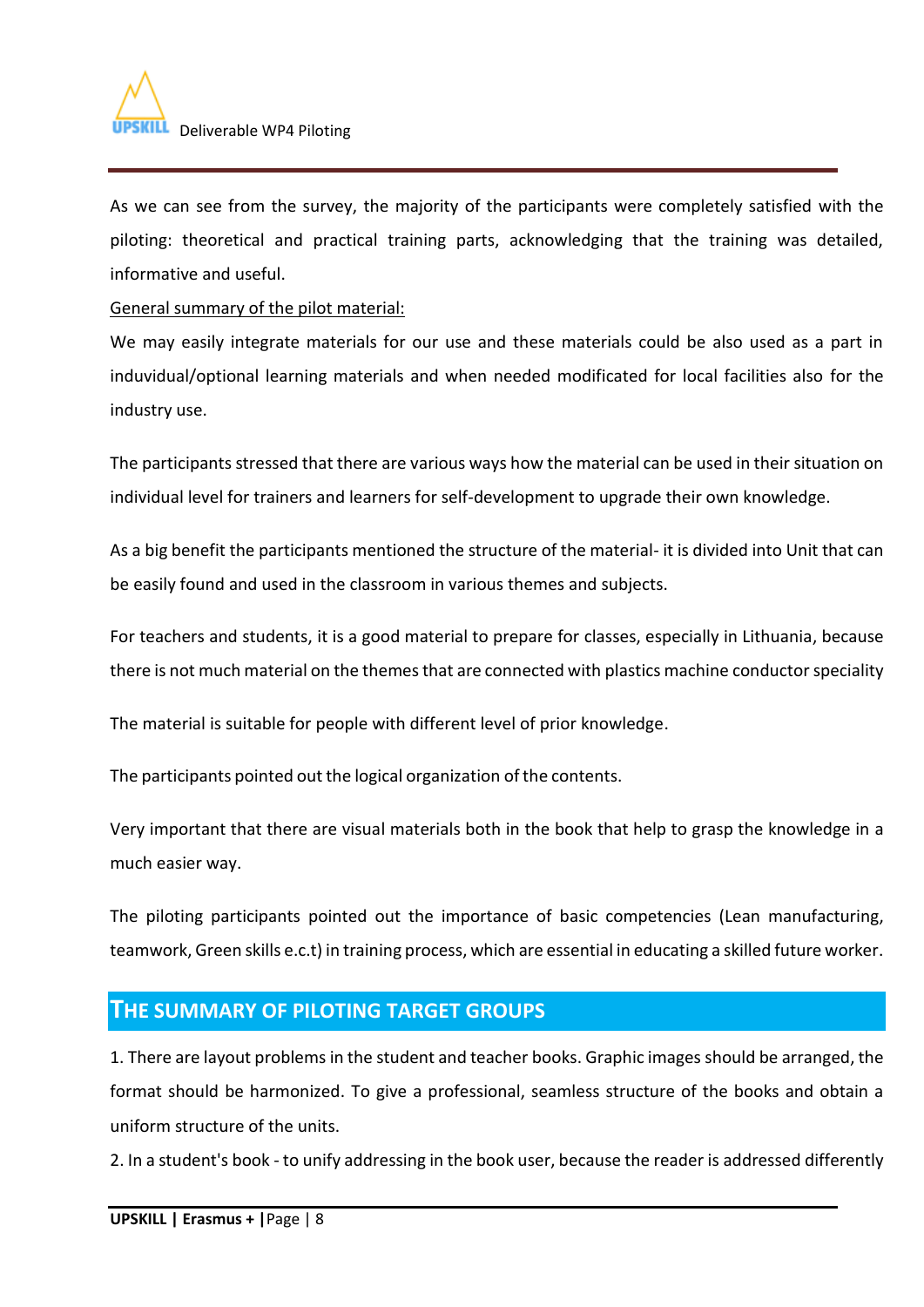as an employee of the company and elsewhere as a student (class participant).

3. Make all online links active and, check their usage rights.

4. Deficiencies observed during piloting activitie are given in Annex 1. There were no significant comments on the content of the training material.

# **CONCLUSIONS**

- The piloting of the developed products has shown that they are sufficiently comprehensible to consumers, informative, enriching and therefore suitable for use in the training of plastic professionals. This indicates that the relevant project results have been implemented to the appropriate extent and are of a sufficient level of quality.
- The developed products are suitable and sufficient for the training of plastic industry specialists in different countries. However, it is understood that the prepared basic material can and must be further developed to become maximally adapted to the situation of each country.
- The project has developed a universal training material for plastic specialists, but it can easily be better adapted to the needs of different stakeholders (vocational training institutions, business associations, business enterprises, etc.) and engineering specialists. Depending on the specific situation, the prepared material may be purposefully improved and refined, perhaps even narrowed.
- The "width" and "depth" of the prepared material can also be individually adapted to plastic professionals with different levels of preparation. From the available material, it is possible to prepare suitable kits for plastic workers, their team leaders, work quality controllers, even company managers, etc.
- All the above observations are discussed by all partners as well as it is agreed that the material prepared during the project can and will be further developed in each country, considering the specific situation and existing needs. This will also ensure the continuity of the project and further cooperation between the partners, potentially influencing the emergence of new joint initiatives.